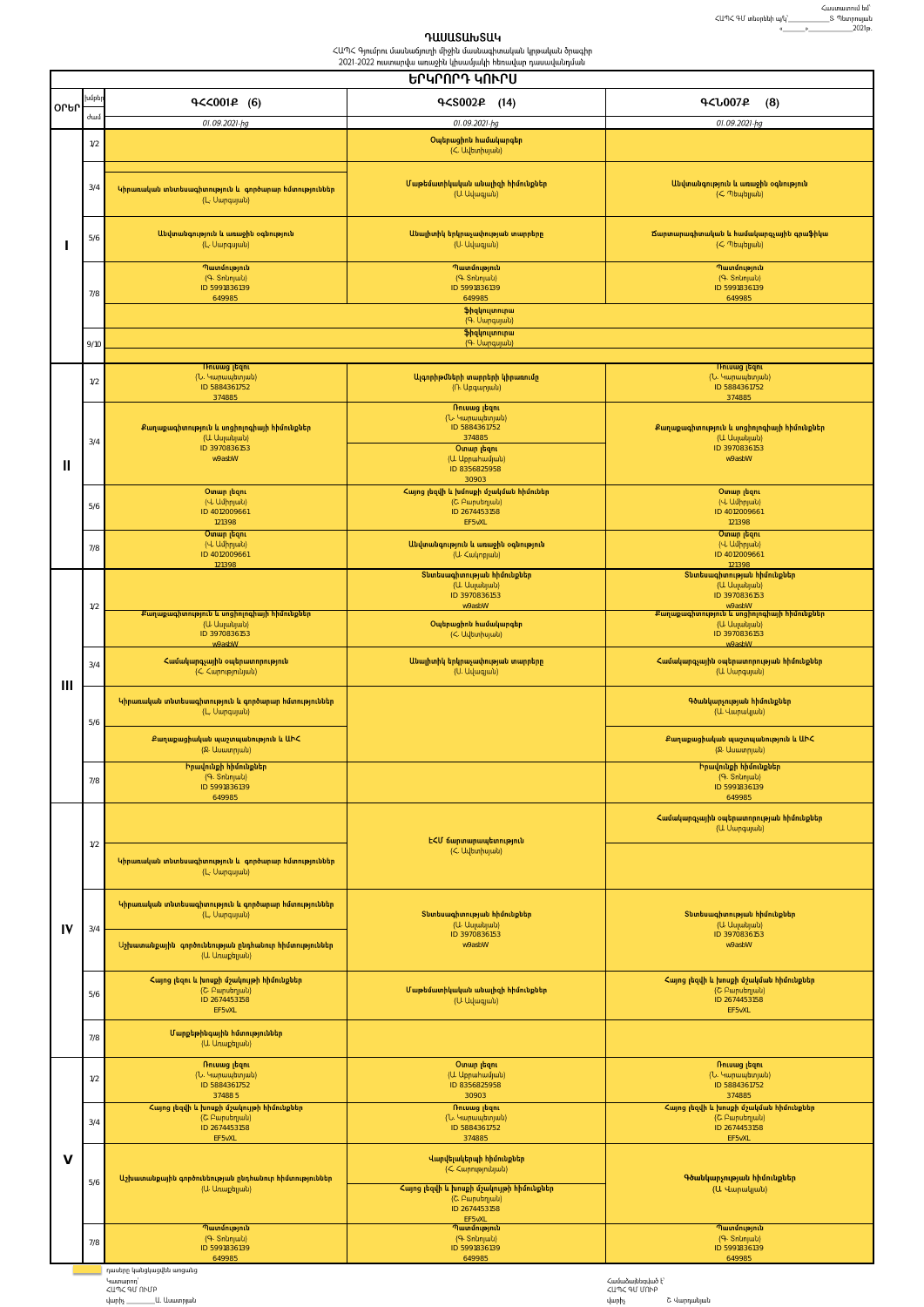## **ԴԱՍԱՏԱԽՏԱԿ** - **ՀԱՄԱՐԻ ԲԱՆԱՅԱՆՅԱ**<br>ՀԱՊՀ Գյումրու մասնաճյուղի միջին մասնագիտական կրթական ծրագիր<br>2021-2022 ուստարվա առաջին կիսամյակի հեռավար դասավանդման

|             | ԵՐՐՈՐԴ ԿՈՒՐՍ                                           |                                                                                     |                                                                                                                                                                      |                                                                                                    |  |  |
|-------------|--------------------------------------------------------|-------------------------------------------------------------------------------------|----------------------------------------------------------------------------------------------------------------------------------------------------------------------|----------------------------------------------------------------------------------------------------|--|--|
|             | խմբե                                                   | <b>9&lt;&lt;901£</b> (6)                                                            | 9CS902P<br>(13)                                                                                                                                                      | <b>4&lt;1907P</b><br>(8)                                                                           |  |  |
| <b>OLPU</b> | duul                                                   | 01.09.21-hg                                                                         | 20.09.21-hg                                                                                                                                                          | 20.09.21-hg                                                                                        |  |  |
| ı           | 1/2                                                    | Հաղորդակցություն<br>(L. Uարգսյան)                                                   | Հավանականությունների տեսություն և մաթեմատիկական<br>վիճակագրություն<br>(U. Uվագյան)                                                                                   | Կայքի էջի դիզայնի արտացոլումը Web ինտերֆեյսում<br>(U. Uwpqujwu)                                    |  |  |
|             | 3/4                                                    | Դրամական միջոցների հաշվառում<br>(Է. Բարսեղյան)                                      | Վեկտորային գրաֆիկա<br>(U. Ղազարյան)                                                                                                                                  | Եռաչափ մոդելավորման տեխնոլոգիա 2D, 3D օբյեկտների մոդելի ստեղծում<br>(U. Մարմոյան)                  |  |  |
|             | 5/6                                                    | Դրամական միջոցների հաշվառում<br>(Է. Բարսեղյան)                                      | Օբյեկտ կողմնորոշված ծրագրավորման կոդի մշակում<br>(< Uuunhujuuu)                                                                                                      | Բաց ծրագրային կոդով կառավարվող համակարգերի կիրառում<br>(U. Uwpqujwu)                               |  |  |
|             | 7/8                                                    | Մասնագիտական հաղորդակցում օտար լեզվով<br>(Վ. Ամիրյան)<br>ID 4012009661<br>121398    | Դիֆերենցիալ և ինտեգրալ հաշվի կիրառությունները<br>(U. Uվագյան)                                                                                                        | Բաց կոդով ընդհանուր նշանակության սկրիպտային ծրագրավորման լեզվի<br>կիրառում<br>(U. Uwpqujwu)        |  |  |
|             | 1/2                                                    | Հարկային օրենսդրության կիրառումը հաշվապահական հաշվառման<br>գործում<br>(Է. Մկրտչյան) | Դիֆերենցիալ և ինտեգրալ հաշվի կիրառությունները<br>(U. Uվագյան)                                                                                                        | Համակարգչային վեկտորային գրաֆիկա (Corel DRAW, Illustrator)<br>(Ա Սարգսյան)                         |  |  |
|             | 3/4                                                    | Դեբիտորների և կրեդիտորների հաշվառում<br>(U. Uwpqujwu)                               | Ինտերպոլացիա և դիֆերենցիալ հավասարումների լուծման թվային<br>մեթոդներ<br>(U. Uuuquuti)                                                                                | Համակարգչային վեկտորային գրաֆիկա (Corel DRAW, Illustrator)<br>(Ա Սարգսյան)                         |  |  |
|             |                                                        |                                                                                     |                                                                                                                                                                      | Գովազդային նյութերի մշակում<br>(Ա. Մարմոյան)                                                       |  |  |
| Ш           | 5/6                                                    | Մակրոտնտեսագիտություն<br>(L. Uwnqujwu)                                              | Օբյեկտ կողմնորոշված ծրագրավորման կոդի մշակում<br>( <uuunhujuuu)< td=""><td>Կոմպոզիցիոն օրինաչափությունների կիրառումը գծանկարում<br/>(Ա Վարակյան)</td></uuunhujuuu)<> | Կոմպոզիցիոն օրինաչափությունների կիրառումը գծանկարում<br>(Ա Վարակյան)                               |  |  |
|             | 7/8                                                    |                                                                                     | Դիֆերենցիալ և ինտեգրալ հաշվի կիրառությունները<br>(U. Uվագյան)                                                                                                        | Կոմպոզիցիոն օրինաչափությունների կիրառումը գծանկարում<br>(Ա Վարակյան)                               |  |  |
|             |                                                        | Հաղորդակցություն<br>(L. Uwnqujwu)                                                   | Ինտերպոլացիա և դիֆերենցիալ հավասարումների լուծման թվային<br>մեթոդներ<br>(U. Udwquuti)                                                                                | Բաց ծրագրային կոդով կառավարվող համակարգերի կիրառում<br>(U. Uwnqujwu)                               |  |  |
|             | 1/2                                                    | Հաշվապահական հաշվառման կազմակերպման և վարման<br>ընթացակարգերը<br>(U. Uwpqujwu)      | Էլեկտրոնային աղյուսակներ<br>(< Uuunhujuuu)                                                                                                                           | WEB կայքի նախագծում<br>(U. Uwpqujwu)                                                               |  |  |
| Ш           | 3/4                                                    | Դեբիտորների և կրեդիտորների հաշվառում<br>(U. Uwpqujwu)                               | Ռելացիոն տվյալների բազաների նախագծում<br>(< Uuunhujuuu)                                                                                                              | Web կայքերի որոնողական համակարգերի առաջխաղացման միջոցների<br>ստեղծում<br>(U. Uwpqujwu)             |  |  |
|             | 5/6                                                    | Տնտեսական գործունեության վերլուծության հիմունքներ<br>(U. Uuhpunjuuu)                | Հավանականությունների տեսություն և մաթեմատիկական<br>վիճակագրություն<br>(U. Udwquuu)                                                                                   | Բաց կոդով ընդհանուր նշանակության սկրիպտային ծրագրավորման լեզվի<br>կիրառում<br>(U. Uwpqujwu)        |  |  |
|             | 7/8                                                    | Տնտեսական գործունեության վերլուծության հիմունքներ<br>(U. Uuhpunjuu)                 | Միկրոպրոցեսորներ<br>(U. Ղազարյան)                                                                                                                                    | Լայն կլասսների գրադարանով պլատֆորմից անկախ ծրագրավորման լեզվի<br>կիրառում<br>(U. Uwpqujwu)         |  |  |
|             | 1/2                                                    | Մակրոտնտեսագիտություն<br>(L. Uwnqujwu)                                              | Հավանականությունների տեսություն և մաթեմատիկական<br>վիճակագրություն<br>(U. Uվագյան)                                                                                   | Գովազդային նյութերի մշակում<br>(Ա. Մարմոյան)                                                       |  |  |
|             |                                                        |                                                                                     |                                                                                                                                                                      | WEB կայքի նախագծում<br>(U. Uwpqujwu)                                                               |  |  |
|             | 3/4                                                    | Հարկային օրենսդրության կիրառումը հաշվապահական հաշվառման<br>գործում<br>(Է. Մկրտչյան) | Վեկտորային գրաֆիկա<br>(U. Ղազարյան)                                                                                                                                  | Վարվելակերպի հիմունքներ<br>(<. 2whwywu)                                                            |  |  |
| IV          |                                                        |                                                                                     | Միկրոպրոցեսորներ<br>(U. Ղազարյան)                                                                                                                                    | Լայն կլասսների գրադարանով պլատֆորմից անկախ ծրագրավորման լեզվի<br>կիրառում<br>(U. Uwpqujwu)         |  |  |
|             | 5/6                                                    | Միկրոտնտեսագիտություն<br>(L. Uwpqujwu)                                              | Ռելացիոն տվյալների բազաների նախագծում<br>(< Uubunhujuuu)                                                                                                             | Տեխնիկական առաջընթացի, պայմանագրային, վերջնարդյունքային<br>փաստաթղթերի մշակում<br>(<<br>2upuupuut) |  |  |
|             | $7/8$                                                  | Միկրոտնտեսագիտություն<br>(L. Uwpqujwu)                                              | Վեկտորային գրաֆիկա<br>(U. Ղազարյան)                                                                                                                                  |                                                                                                    |  |  |
| $\vee$      | 1/2                                                    | Հարկային օրենսդրության կիրառումը հաշվապահական հաշվառման<br>գործում<br>(Է. Մկրտչյան) | Էլեկտրոնային աղյուսակներ                                                                                                                                             | Մարքեթինգ (Շուկայագիտություն)                                                                      |  |  |
|             |                                                        | Մակրոտնտեսագիտություն<br>(L. Uwnqujwu)                                              | (< Uuunhujuuu)                                                                                                                                                       | (U. Unwphywu)                                                                                      |  |  |
|             | 3/4                                                    | Միկրոտնտեսագիտություն<br>(L. Uwnqujwu)                                              | Օբյեկտ կողմնորոշված ծրագրավորման կոդի մշակում<br>( <uuunhujuuu)< td=""><td>Գովազդային նյութերի մշակում<br/>(Ա. Մարմոյան)</td></uuunhujuuu)<>                         | Գովազդային նյութերի մշակում<br>(Ա. Մարմոյան)                                                       |  |  |
|             | Ֆիզկուլտուրա<br>(Գ. Սարգսյան)<br>5/6<br>ID 75698516537 |                                                                                     |                                                                                                                                                                      |                                                                                                    |  |  |
|             |                                                        | դասերը կանցկացվեն առցանց                                                            | u8QAbw<br><sup>4</sup> ιωνουρης                                                                                                                                      | Համաձայնեցված է՝                                                                                   |  |  |

 $<$ un $<$  90 nnup ւտ 19 հ.թ. որը։<br>- Ասատրյան ․